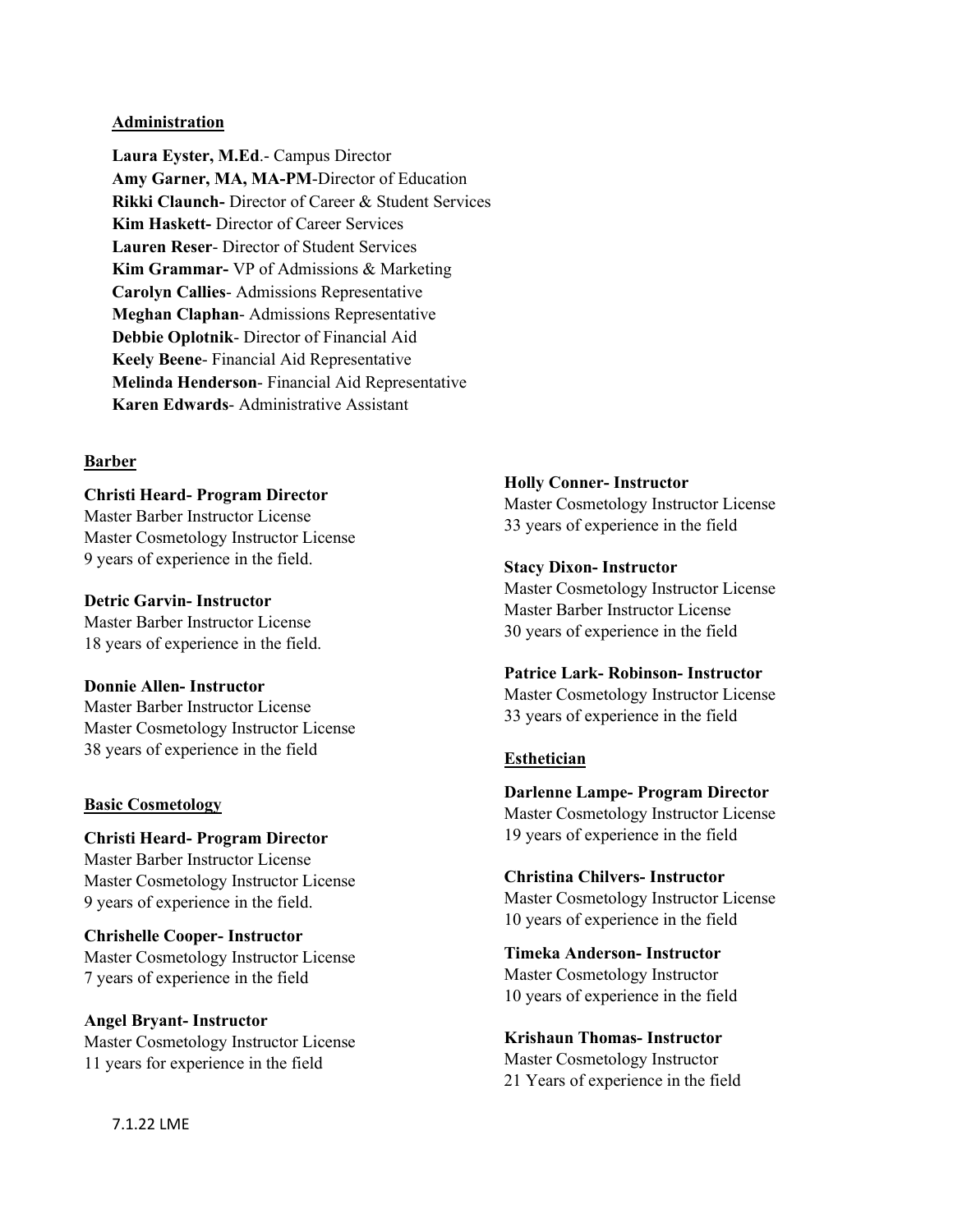## **Cheri Stanfield- Instructor**

Facial Instructor License 10 years of experience in the field. Bachelors of Arts: Psychology University of Oklahoma 1995 Norman, Ok

## **Holli Rowden**

Master Cosmetology Instructor License Master Barber Instructor License 13 years of experience in the field

## **Reitta Jones**

Master Cosmetology Instructor 25 years of experience in the field

### **Massage Therapy**

#### **Susan Scharf- Program Director**

Licensed Massage Therapist 15 years of experience in the field Certificate: Massage Therapy Everest Institute 2007 South Field, MI **Dr. James Henson- Instructor**  Licensed Massage Therapist Doctor of Traditional Chinese Medicine 15 years of experience in the field Certificate: Massage Therapy Praxis College 2007 Oklahoma City, OK Certificate: Traditional Chinese Medicine Mebo TCM 2019 Beijing, China Bachelors of Business Management and Ethics Mid-American Christian University Oklahoma City, OK 2001

### **Medical Assistant**

# **Carmela Whitson- Program Director**

Registered Medical Assistant Instructor Registered Phlebotomy Instructor 24 years of experience in field

### **Practical Nursing**

### **Ella Abela**, **RN, MSN/Ed, MHA Director of Nursing**

35 years of experience in the field Master of Science: Nursing University of Phoenix 2007 Phoenix, AZ Bachelor of Science: Nursing University of Oklahoma 2004 Oklahoma City, OK Associates of Science: Nursing College of Canyons 1987 Valencia, CA

### **Sara Robison, RN-BSN Associate Director of Nursing**

9 years of experience in the field Bachelors of Science: Nursing Oklahoma State University 2020 Stillwater, OK Associates of Science: Nursing Oklahoma State University 2013 Oklahoma City, OK

## **Marissa Hinton, RN- BSN Instructor**

6 years of experience in the field Bachelors of Science: Nursing East Central University 2016 Ada, OK

### **Cassandra Ellis, RN, MSN Instructor**

34 years of experience in the field Masters of Science: Nursing University of Phoenix 2012 Phoenix, AZ Bachelors of Science: Nursing Platt College 2010 Oklahoma City, OK Associates of Science: Nursing Platt College 2007 Oklahoma City, OK Diploma: Nursing (LPN) Lewis Eubanks Technology Center (Mid-Del) Oklahoma City, OK 1988